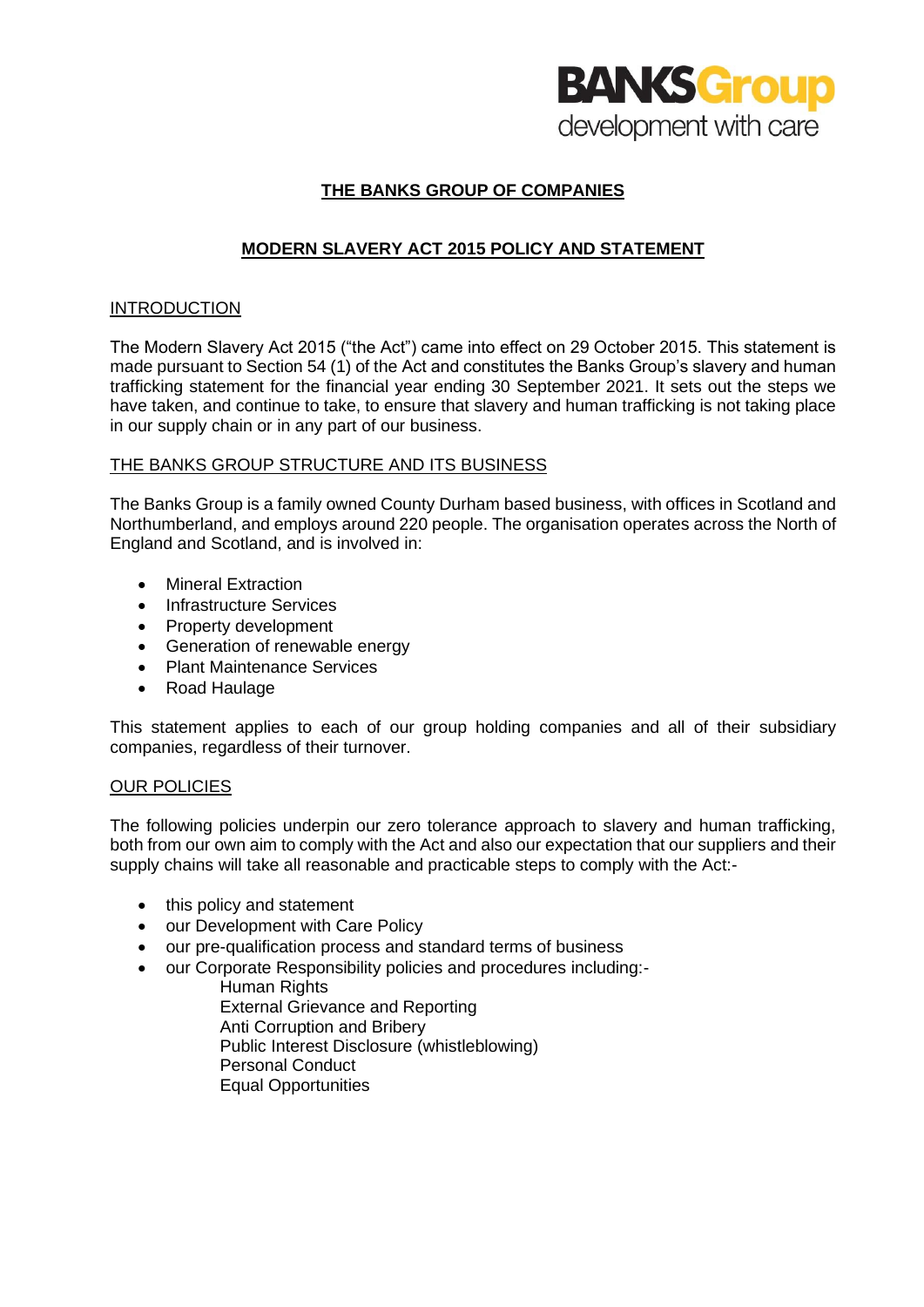### DEVELOPMENT WITH CARE

Development with Care is a continuing statement of our intent to meet the expectations of those affected by our work. The key strands of Development with Care are:-

> COMMUNITY – how we support the wider community both for areas hosting our projects and nationally.

> ENVIRONMENT - how we seek to leave positive environmental legacies from our projects.

> WORKPLACE – how we manage the issues that affect the people who work for us.

> MARKETPLACE – how we work fairly with our suppliers and how we promote local businesses.

Our vision is for our business, people, communities and the environment to move forward together

#### OUR PROCESSES

Our procurement activities take place in England and Scotland and take two forms, namely the requirement for the supply of goods and the supply of professional services and contractors.

Our professional advisors and contractors are UK and EU based, whilst our suppliers of goods are predominantly UK, EU and USA based global organisations.

Our key suppliers are required to complete a rigorous pre-qualification exercise prior to appointment which requires them to provide us with their Ethical Procurement Policy and commitment to operate in accordance with our 'Development with Care' approach in terms of engagement with local communities.

Our standard terms and conditions used for the whole supply chain have been adapted to ensure our professional advisors, contractors and suppliers comply with the provisions of the Modern Slavery Act 2016 and the Bribery Act 2010 and GDPR.

## FURTHER STEPS TO BE UNDERTAKEN

We are committed to continually review and monitor our supply chain to ensure that high standards of ethical procurement are maintained.

### RESPONSIBILITY FOR, AND COMPLIANCE WITH THIS POLICY

The Boards of each of our group holding companies have overall responsibility for ensuring that this statement complies with our legal and ethical obligations under the Act. The Boards of each of our principal operating subsidiary companies have adopted its principles and have committed to its implementation. All staff working for and with us (including employees, consultants, contractors and agency workers) are encouraged to report any concerns about modern slavery in any part of our business in accordance with our Personal Conduct and Public Interest Disclosure policies.

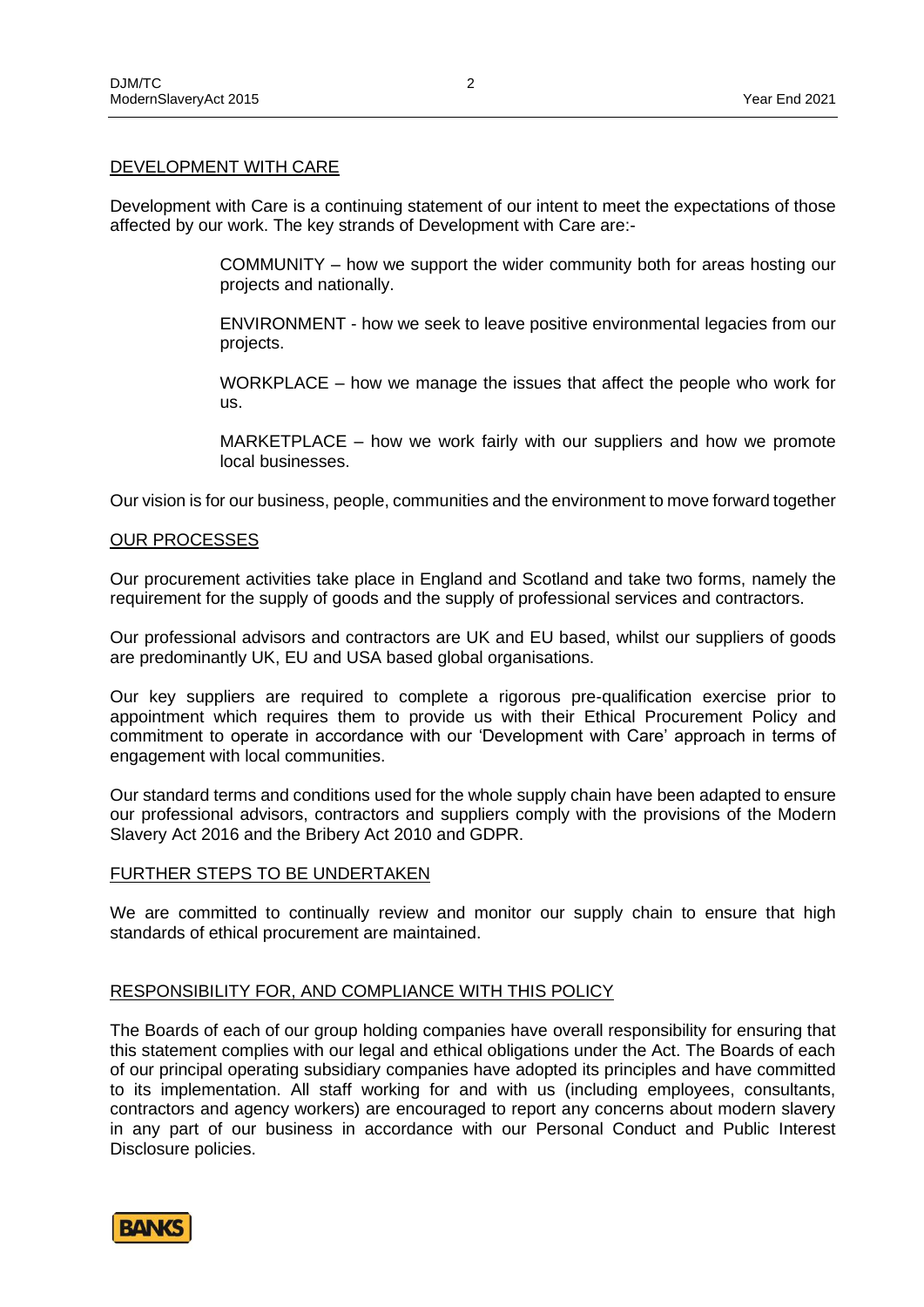This statement was approved by the Boards of The Banks Group Holdings Limited and each of its associated companies and their principal operating subsidiaries (as listed below) on 3rd March 2022

and signed by

Abory Bank

Harry Banks OBE DL Chairman and Chief Executive